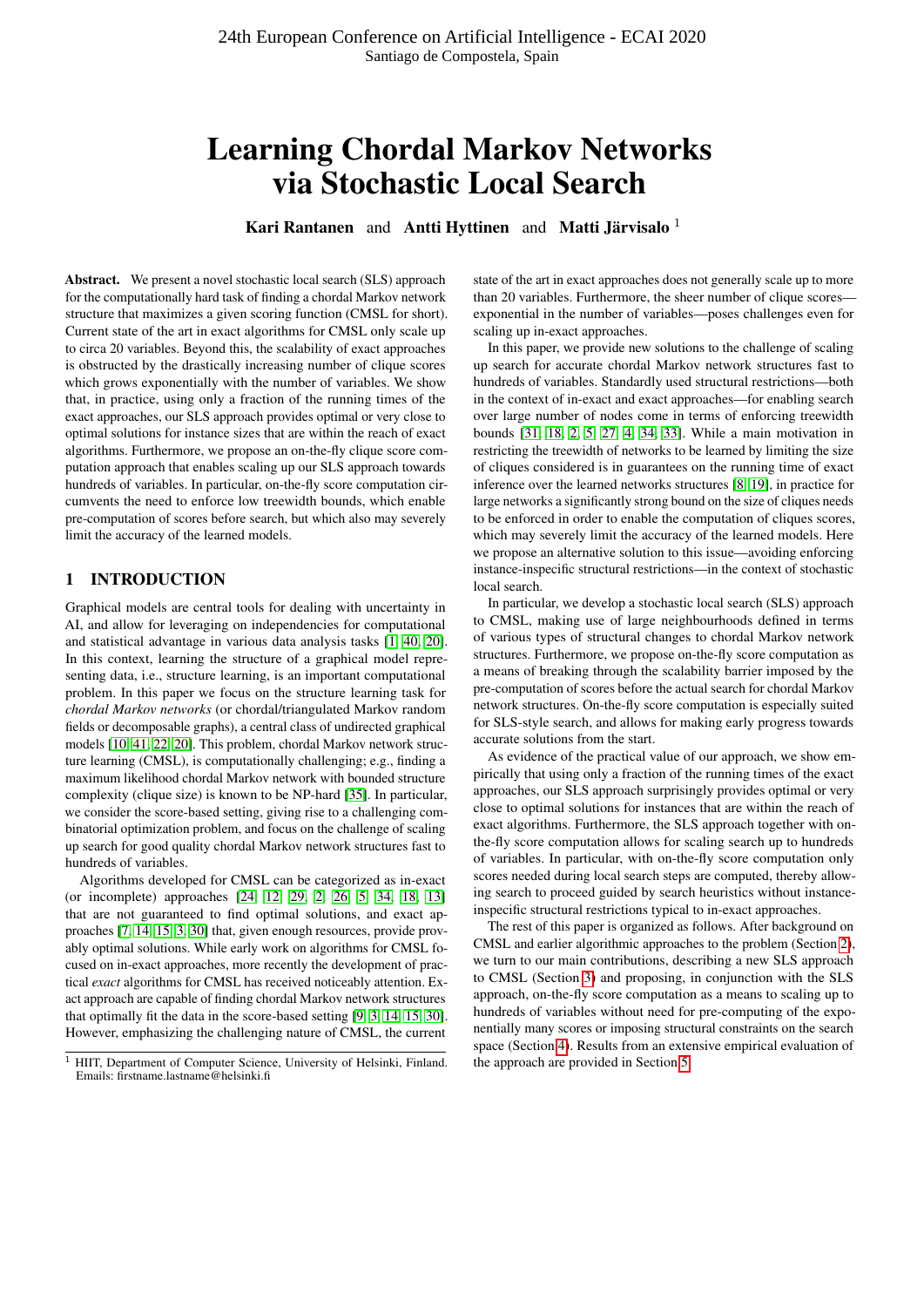

Figure 1. Different views on chordal Markov network structures: a) chordal undirected graph, b) clique tree, c) decomposable directed acyclic graph.

### <span id="page-1-0"></span>2 CHORDAL MARKOV NETWORK STRUCTURE LEARNING

In this section, we will provide necessary background on the chordal Markov network structure learning problem and shortly review earlier developed algorithmic approaches for the problem.

## 2.1 CMSL

A Markov network structure is represented by an undirected graph  $G = (V, E)$ , where  $V = \{v_1, \ldots, v_n\}$  is the set of vertices and E the set of undirected edges. This structure represents independencies  $v_i \perp v_j$  S according to the undirected separation property:  $v_i$  and  $v_i$  are separated given set S if and only if all paths between them go through a vertex in set S. The undirected graph is *chordal* iff every (undirected) cycle of length greater than three contains a *chord*, i.e., an edge between two non-consecutive vertices in the cycle. Figure [1](#page-1-2) a) shows an example.

Here we focus on the task of finding a chordal graph  $G$  that maximizes posterior probability  $P(G|D) = P(D|G)P(G)/P(D)$ , where  $D$  denotes the i.i.d. data set. As we assume a uniform prior over chordal graphs, this boils down to maximizing the marginal likelihood  $P(D|G)$ . Dawid et al. have shown that the marginal likelihood  $P(D|G)$  for chordal Markov networks can be calculated using a clique tree representation [\[10,](#page-6-1) [11\]](#page-6-13). A clique  $C$  is a fully connected subset of vertices. A clique tree for an undirected graph  $G = (V, E)$ is an undirected tree such that

```
I. \bigcup_i C_i = V,
```
- II. if  $(v_\ell, v_k) \in E$ , then there is a  $C_j$  s.t.  $\{v_\ell, v_k\} \subseteq C_j$ , and
- III. the running intersection property holds: whenever  $v_k \in C_i$  and  $v_k \in C_j$ , then  $v_k$  is also in every clique on the unique path between  $C_i$  and  $C_i$ .

The separators are the intersections of adjacent cliques in a clique tree. Figure [1](#page-1-2) b) shows an example. The marginal likelihood factorizes according to the clique tree:  $P(D|G) = \prod_i P(C_i) / \prod_j P(S_j)$ (assuming positivity and that the prior factorizes) [\[9\]](#page-6-10). The marginal likelihood  $P(S)$  for a set S of random variables can be calculated with suitable priors; in this paper we consider discrete data using a Dirichlet prior. If we denote  $s(S) = \log P(S)$ , CMSL can be cast as the following optimization problem:

$$
\max_{G \in \mathcal{G}} \sum_{C_i} s(C_i) - \sum_{S_j} s(S_j),
$$

where G denotes the class of chordal Markov networks,  $C_i$  and  $S_j$ are the cliques and the separators of the graph G.

Example 2.1. The marginal log-likelihood of the graph in Figure [1](#page-1-2) a) can be calculated using the clique tree presentation in Figure [1](#page-1-2) b) as  $s({v_1, v_6}) + s({v_1, v_5}) + s({v_1, v_2, v_3}) + s({v_2, v_3, v_4})$  $s({v_1}) - s({v_1}) - s({v_2,v_3}).$ 

<span id="page-1-2"></span>By considering cliques of size at most  $k$  when solving CMSL results in the structural restriction that the learned network structures have treewidth at most  $k - 1$ .

## 2.2 Algorithmic Approaches to CSML

Before describing our SLS approach to CSML, we overview earlier developments in algorithm approaches to the problem. Beyond trees studied by Chow and Liu [\[7\]](#page-6-6), both in-exact and exact learning of chordal Markov networks structure have been considered.

The literature on in-exact approaches has focused in particular on networks with a hard bound on the treewidth in order to facilitate fast exact inference. Early approaches considered e.g. greedy procedures [\[24,](#page-7-5) [12\]](#page-6-2). Della Pietra et al. and Bach et al. developed iterative scaling approaches [\[29,](#page-7-6) [2\]](#page-6-3). Narasimhan et al. and Chechetka et al. considered PAC-learning in this context [\[26,](#page-7-7) [5\]](#page-6-4), Shahaf et al. used Bethe approximation and graph cuts [\[34\]](#page-7-8). Kumar et al. provided a convex relaxation [\[18\]](#page-7-9). Several works have also examined minor variations of the graphical model class [\[17,](#page-7-15) [28,](#page-7-16) [37\]](#page-7-17). Beyond hard treewidth bounds, Gogate et al. proposed learning high-treewidth chordal Markov networks based on mutual information and showed that by using context-specific independence and determinism tractable exact inference is possible even with higher treewidths [\[13\]](#page-6-5).

For solving CMSL exactly, Janhunen et al. proposed a constraint satisfaction approach [\[14\]](#page-6-7). The exact dynamic programming approach of Kangas et al. (Junctor) scales up considerably better, to 17 variables [\[15,](#page-6-8) [16\]](#page-7-18). The state-of-the-art exact Bayesian network learning system (GOBNILP) based on integer linear programming can learn also chordal Markov networks if the treewidth is restricted [\[3,](#page-6-9) [36\]](#page-7-19). The branch and bound approach of Rantanen et al. (BBMarkov) can find provably optimal solutions for some 20 variable instances [\[30\]](#page-7-10).

We will next describe a simple yet effective stochastic local search approach to CSML. As we will show through extensive comparisons against the exact methods, the approach can learn optimal or close to optimal networks without hard treewidth bounds that might end up jeopardizing the quality of the learned models.

## <span id="page-1-1"></span>3 STOCHASTIC LOCAL SEARCH FOR CMSL

In this section we describe our stochastic local search for learning chordal Markov networks.

#### 3.1 Search Over Undirected Graphs

Our search uses undirected graphs as solution candidates.

We begin by explaining the standard method that we use to compute the score of an undirected graph  $G = (V, E)$  and to verify its chordality. First, we determine the lexicographic ordering of G using a breadth-first search [\[32\]](#page-7-20). The algorithm works by keeping a track of a collection  $\Sigma$  that partitions the vertices V. Starting with  $\Sigma = \{V\},\$ the algorithm repeatably selects the lexicographically least vertex  $v \in V$  from the first partition of  $\Sigma$ , removes it from the partition, and then splits each set  $S \in \Sigma$  into two new partitions; one containing the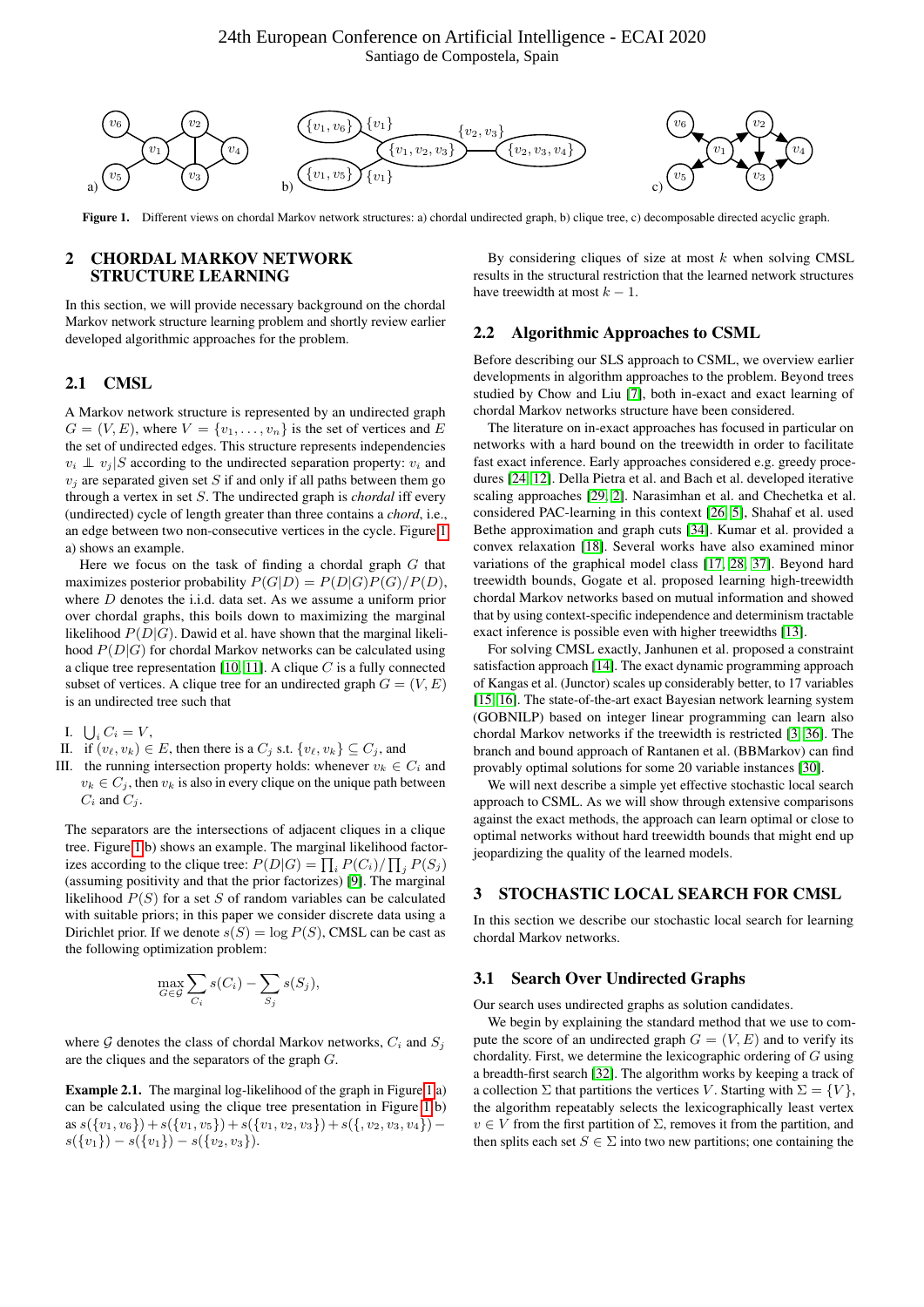neighbours of  $v$  in  $S$  and the other containing non-neighbours of  $v$  in S. The partition with the neighbours is placed prior to the other one in  $\Sigma$ , and any empty sets resulting from this process are removed. Once  $\Sigma$  is empty, then the order in which we chose vertices in the algorithm is the lexicographic ordering of G.

Example 3.1. Consider the graph shown in Figure [1](#page-1-2) a). We can apply the lexicographic breadth-first search [\[32\]](#page-7-20) in the following way. (1.) Start with  $\Sigma = \{\{v_1, v_2, v_3, v_4, v_5, v_6\}\}\$ and we pick node  $v_1$ . (2.) Now  $\Sigma = \{\{v_2, v_3, v_5, v_6\}, \{v_4\}\}\$ and we pick node  $v_2$ . (3.) Now  $\Sigma = \{\{v_3\}, \{v_5, v_6\}, \{v_4\}\}\$ and we pick node  $v_3$ . (4.) Now  $\Sigma = \{\{v_5, v_6\}, \{v_4\}\}\$ and we pick the node  $v_5$ . (5.) Now  $\Sigma = \{\{v_6\}, \{v_4\}\}\$ and we pick  $v_6$ , and finally  $v_4$ .

The final lexicographic ordering is  $v_1, v_2, v_3, v_5, v_6, v_4$ .

The lexicographic ordering corresponds to orienting the edges of G. Let  $\sigma_i$  be the position of  $v_i \in V$  in the lexicographic ordering. For each vertex  $v_i \in V$ , have its parent set  $pa(v_i)$  contain exactly the neighbours of  $v_i$  in  $G$  that occur prior to it in the ordering. That is,  $pa(v_i) = \{v_j : v_j \in V, \{v_i, v_j\} \in E, \sigma_j < \sigma_i\}.$ 

Example 3.2. Consider Figure [1a](#page-1-2)) again. We can orient the edges using the lexicographic ordering obtained in the previous example  $(v_1, v_2, v_3, v_5, v_6, v_4)$ . We get the (decomposable) DAG shown in Figure [1](#page-1-2) c) where edges are oriented according to the ordering.

The undirected graph is chordal if and only if for all  $v \in V$ we either have  $pa(v) = \emptyset$  or  $pa(v) \setminus \{w\} \subseteq pa(w)$  where w is the closest parent of v in the lexicographic ordering; i.e.,  $w =$ arg max $v_{v_i \in pa(v)}\sigma_i$ . The score of G is obtained simply by summing up scores for each vertex in the corresponding (decomposable) DAG:

$$
\sum_{i=1}^n s(pa(v_i) \cup \{v_i\}) - s(pa(v_i)).
$$

# <span id="page-2-2"></span>3.2 Local Search for CMSL

The overall structure of the search is outlined in Algorithm [1.](#page-2-0) At every search step, we keep track of two feasible solutions  $G$  and  $G^*$ .  $G^*$  is the incumbent highest-scoring solution that has been found so far during the search. The algorithm traverses through the search space by moving from a current solution  $G$  to another solution in the neighbourhood of  $G$  (as detailed in Section [3.3\)](#page-2-1). Furthermore, the search is subjected to restarts using a tailored restart schedule (as detailed in Section [3.4\)](#page-3-2).

The search starts by initializing  $G$  and  $G^*$  to an initial solution on line [2.](#page-2-2) On line [3,](#page-2-2) we enter the optimization loop which lasts until some given criteria for stopping is satisfied (if any). On line [4,](#page-2-2) we update the incumbent best solution  $G^*$  if the score of  $G$  exceeds that of  $G^*$ . Then, on line [6](#page-2-2) we check whether the search has progressed recently (as detailed in Section [3.4\)](#page-3-2). If it has (line [9\)](#page-2-2), we continue the search by setting  $G$  to be one of its best stochastic neighbours chosen at random (Section [3.3\)](#page-2-1). Otherwise (line [7\)](#page-2-2), we restart the search by setting G into some randomly generated solution.

# <span id="page-2-1"></span>3.3 Local Search Neighbourhoods

A neighbourhood  $N = \{G_1, \ldots, G_m\}$  is a set of undirected graphs that are obtained by performing *neighbourhood operations* on a current solution (chordal undirected graph) G. Our SLS method employs substantially large neighbourhoods based on three types of structural changes targeted at cliques, nodes, and edges. (We will later show

empirically that this combination gives substantial improvements compared to using subsets of the three types of operations.)

We will define the neighbourhood operations using  $C$ , the set of maximal cliques of  $G$ . This is because the maximal cliques uniquely identify a chordal graph, and any set of cliques (not necessarily maximal) can be unambigously interpreted as an undirected graph.

**Clique-specific neighbourhood**  $N_c(G, C)$  where  $C \in \mathcal{C}$ : For all  $v \in V$ , let  $G_v \in N(G, C)$ . If  $v \in C$ , then  $G_v$  is formed from G by deleting all edges from v to nodes in  $C \setminus \{v\}$ ; otherwise,  $G_v$  is formed from  $G$  by adding edges from  $v$  to every node in  $C$ .

**Example 3.3.** Consider the graph in Figure [1](#page-1-2) a) as  $G$ . One of its maximal cliques is  $C = \{v_2, v_3, v_4\}$ . The clique-specific neighbourhood for C contains all the undirected chordal graphs based on G where one vertex is either added to C or removed from  $C$ . Hence  $C$  can take the following modified forms:  ${v_2, v_3}, {v_3, v_4}, {v_2, v_4}, {v_2, v_3, v_4, v_1}.$  The neighbours where C is  $\{v_2, v_3, v_4, v_5\}$  or  $\{v_2, v_3, v_4, v_6\}$  are excluded since the corresponding graphs would not be chordal.

**Node-specific neighbourhood**  $N_V(G, v)$  where  $v \in V$ : For all  $C \in \mathcal{C}$ , let  $G_C \in N(G, v)$ . If  $v \in C$ , then  $G_C$  is formed from  $G$ by deleting all edges from v to nodes in  $C \setminus \{v\}$ ; otherwise,  $G_C$  is formed from  $G$  by adding edges from  $v$  to every node in  $C$ .

**Example 3.4.** Consider the graph in Figure [1](#page-1-2) a) as  $G$ . The nodespecific neighbourhood for  $v_4$  contains all the undirected chordal graphs based on  $G$  where  $v_4$  is either added to a maximal clique in  $G$ or removed from a maximal clique in G. This gives us two neighbours. First,  $v_4$  is added to  $\{v_1, v_2, v_3\}$ . The neighbour contains a clique  $\{v_1, v_2, v_3, v_4\}$  instead of  $\{v_1, v_2, v_3\}$  and  $\{v_2, v_3, v_4\}$ . Second,  $v_4$ is removed from  $\{v_2, v_3, v_4\}$ . The neighbour contains the cliques  ${v_4}$  and  ${v_2, v_3}$  instead of  ${v_2, v_3, v_4}$ . The neighbours where  $v_4$ is added to  $\{v_1, v_5\}$  or  $\{v_1, v_6\}$  are excluded since the corresponding graphs would not be chordal.

**Edge-specific neighbourhood**  $N_E(G, v)$  where  $v \in V$ : For all  $w \in$ V with  $w \neq v$ , let  $G_w \in N_E(G, v)$ . If  $(v, w) \in E$ , then  $G_w$  is formed from G by deleting the edge  $(v, w)$ ; otherwise,  $G_w$  is formed from  $G$  by adding the edge  $(v, w)$ .

**Example 3.5.** Consider the graph in Figure [1](#page-1-2) a) as  $G$ . The edgespecific neighbourhood relative to node  $v_3$  contains all the undirected chordal graphs based on  $G$  where an edge is added between  $v_3$  and another vertex or an edge is removed between  $v_3$  and another vertex. The possible edges to be added are  $(v_3, v_5)$  and  $(v_3, v_6)$ . The possible edges to be removed are  $(v_3, v_1)$  and  $(v_3, v_4)$ . The neighbour with the edge  $(v_2, v_3)$  removed is excluded since it is not chordal.

<span id="page-2-0"></span>

| <b>Algorithm 1</b> The core structure of the local search |  |  |  |  |  |  |  |
|-----------------------------------------------------------|--|--|--|--|--|--|--|
| 1: <b>function</b> SEARCH(variables V, score function s)  |  |  |  |  |  |  |  |
| $G, G^* \leftarrow \text{INITIALSOLUTION}$<br>2:          |  |  |  |  |  |  |  |
| while a stopping criteria is not met do<br>3:             |  |  |  |  |  |  |  |
| if $s(G^*) < s(G)$ then<br>4:                             |  |  |  |  |  |  |  |
| Update $G^* \leftarrow G$<br>5:                           |  |  |  |  |  |  |  |
| <b>if</b> no recent progress then<br>6:                   |  |  |  |  |  |  |  |
| $G \leftarrow$ RANDOMFEASIBLESOLUTION()<br>$7\cdot$       |  |  |  |  |  |  |  |
| else<br>8:                                                |  |  |  |  |  |  |  |
| $G \leftarrow$ BESTSTOCHASTICNEIGHBOUR(G)<br>9:           |  |  |  |  |  |  |  |
|                                                           |  |  |  |  |  |  |  |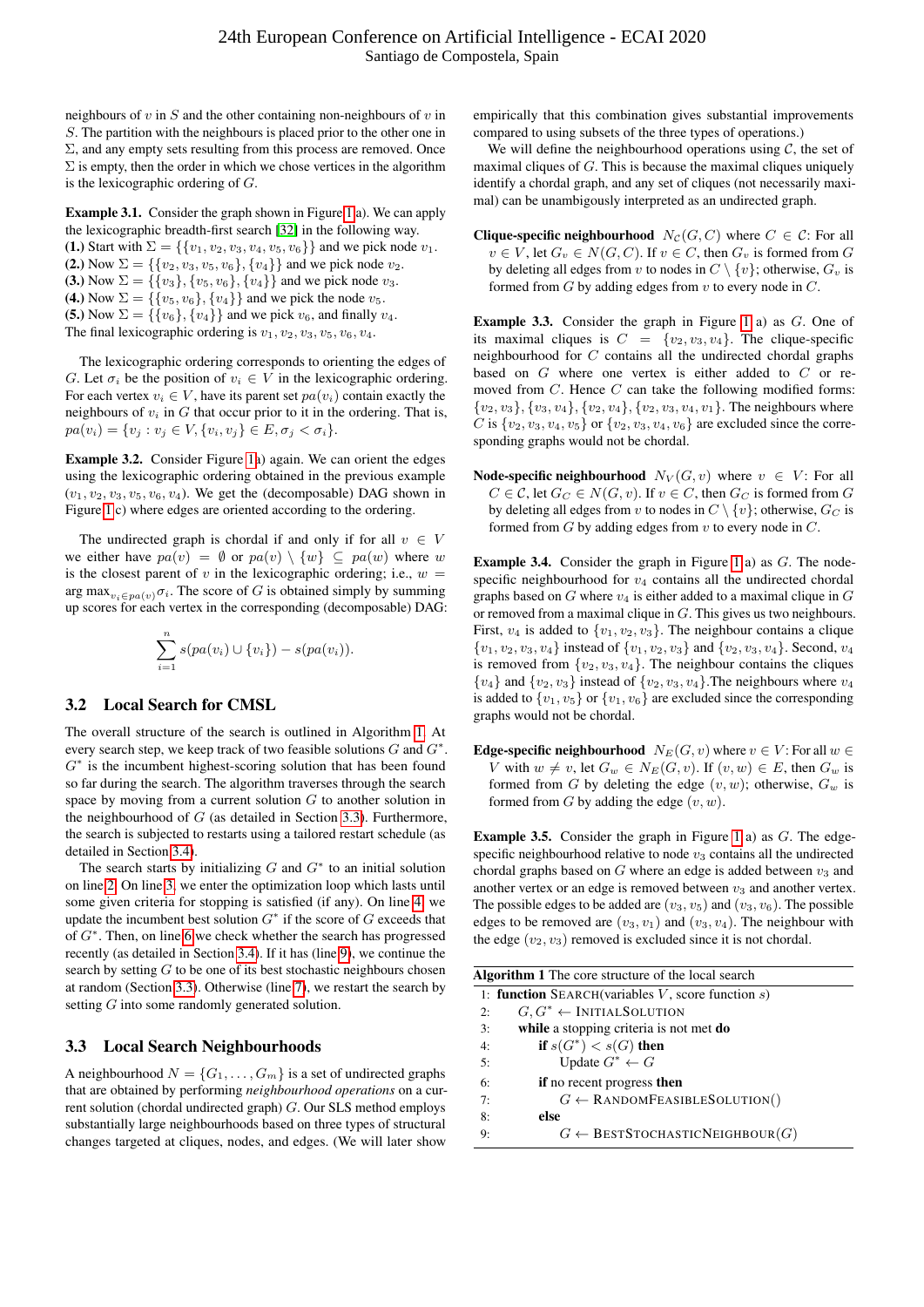Given a solution  $G$ , we construct a stochastic neighbourhood in the following way. Let  $v \in V$  be a randomly chosen node and let  $C$  be a randomly chosen maximal clique in  $G$ . Then our stochastic neighbourhood is

$$
N_G = N_{\mathcal{C}}(G, v) \cup N_V(G, C) \cup N_E(G, v).
$$

Moreover, let  $F_G$  be a subset of  $N_G$  containing only feasible (chordal) solutions. Then we can define BESTSTOCHASTICNEIGHBOUR $(G)$ on line [9](#page-2-2) of Algorithm [1](#page-2-0) to return a random element from the set

$$
\arg\mathop{\max}_{G' \in {\cal F}_G} \, s(G').
$$

#### <span id="page-3-2"></span>3.4 Restart Schedules and Initial Solutions

A well-known general issue with stochastic local search is that the search can get stuck into specific areas of the search space around local optima without finding further better solutions. Here we propose an adaptive restart schedule in the context of our CMSL SLS approach. We keep track of an additional solution  $\hat{G}$  which stores the best solution found after the last (re)start. Similarly to  $G^*$ , we update  $\hat{G} \leftarrow G$  whenever  $s(\hat{G}) < s(G)$ . Then, if the search spends more than a predetermined number of iterations T without improving  $\hat{G}$ , we restart the search by initializing G into some random feasible solution and resetting  $\hat{G} \leftarrow G$ . In other words, we postpone restarting as long as the search makes progress towards better solutions. A larger number of iterations between restarts can result in better solutions per restart, but on the other hand a good randomly generated  $G$  can potentially lead to even better solutions. With this intuition, our goal is to achieve a good balance between the number of restarts (exploring the global search space) and the number of iterations between restarts (exploring the local search spaces from the generated starting positions).

To obtain the first initial solution in the beginning of Algorithm [1](#page-2-0) on Line [2,](#page-2-2)  $G$  and  $G^*$  can be initialized to an optimal chordal Markov network structure of treewidth at most one. This is achieved in low polynomial time using the classical Chow-Liu algorithm [\[7\]](#page-6-6).

We generate a random new solution to start from at each restart as follows. First, we construct a list containing all the nodes  $V$  and shuffle it into a random order. Then, the maximal cliques of the new solution are formed by partitioning the shuffled list into consecutive disjoint sets with random sizes from one to three. Since the cliques are disjoint, the chordality of the graph is guaranteed. We limit the maximum size of the randomly generated cliques here to avoid score computation for overly large cliques, see Section [4.](#page-3-0)

#### <span id="page-3-0"></span>4 ON-THE-FLY SCORE COMPUTATION

Pre-computation of all clique scores—even of limited size, resulting in learning bounded-treewidth chordal Markov networks—is a noticeable obstacle for scaling up CMSL algorithm to larger networks

<span id="page-3-3"></span>Algorithm 2 A recursive procedure for computing a score for a clique 1: function COMPUTESCORE(data D, clique  $C = \{v_1, \ldots, v_n\}$ , depth *i*, equivalent sample size  $\alpha$ ) 2: if  $i > |C|$  then return 0 3:  $s \leftarrow \log \Gamma(\frac{\alpha}{q_i}) - \log \Gamma(|D| + \frac{\alpha}{q_i})$ 4: **for**  $k \in \{1, ..., r_i\}$  **do** 5:  $D_k \leftarrow$  all the samples of D where  $v_i$  takes its kth value 6:  $s \leftarrow s + \log \Gamma(|D_k| + \frac{\alpha}{r_i \cdot q_i}) - \log \Gamma(\frac{\alpha}{r_i \cdot q_i})$ 7: if  $D_k \neq \emptyset$  then 8:  $s \leftarrow s + \text{COMPUTEScore}(D_k, C, i + 1, \alpha)$ return s

(with hundreds of variables). Regardless of the efficiency of the search algorithm, pre-computation of clique scores dominates runtimes, and even worse, with hundreds of variables simply storing all clique scores surpasses reasonable memory requirements. As a solution to this fundamental issue, we propose an approach to computing clique scores on-the-fly during search, building on score computation strategies in other contexts [\[38,](#page-7-21) [6\]](#page-6-14). This is particularly suitable in the context of stochastic local search, where search progresses with local moves towards better solutions, hence allowing us to completely avoid computing many of the less important clique scores.

Let  $C = \{v_1, \ldots, v_n\}$  be a clique and let  $r_i$  be the arity (number of unique values) of each  $v_i \in C$  in data D. The BDeu score for C is obtained with

<span id="page-3-4"></span>
$$
s(C) = \sum_{i=1}^{n} \sum_{j=1}^{q_i} \log \Gamma\left(\frac{\alpha}{q_i}\right) - \log \Gamma\left(\sum_{k=1}^{r_i} N_{i,j,k} + \frac{\alpha}{q_i}\right) + \sum_{k=1}^{r_i} \log \Gamma\left(N_{i,j,k} + \frac{\alpha}{r_i \cdot q_i}\right) - \log \Gamma\left(\frac{\alpha}{r_i \cdot q_i}\right),
$$
\n(1)

where  $q_i = r_1 \cdot r_2 \cdots r_{i-1}$ , integer  $N_{i,j,k}$  is the number of samples in D in which  $v_i$  takes its kth value and the variables  $v_1, \ldots, v_{i-1}$ take their jth configuration and  $\alpha$  is the prior parameter (equivalent sample size) for BDeu scoring.

The score computation is detailed in Algorithm [2](#page-3-3) as an adaptation of the DMScore approach of Kangas et al. [\[16\]](#page-7-18). At its core this is a slightly simplified version of the AD-tree algorithm commonly used for computing local scores for structure learning tasks [\[25\]](#page-7-22). Instead of constructing an explicit tree structure to store information in, an implicit tree is constructed recursively and certain optimizations such as the subtraction trick are omitted.

In Algorithm [2,](#page-3-3) the data  $D$  consists of the set of samples from the given CSV file and hence  $|D|$  is the sample count. The recursion depth  $i$  determines which variable  $v_i$  to process next. For computing the BDeu score for clique  $C$  with a chosen equivalent sample size  $\alpha$ , one would call the procedure with COMPUTESCORE( $D, C, 1, \alpha$ ). The algorithm works by recursively partitioning the data  $D$  according to what values the samples give to the variables  $v_i$  on each step. Then the sizes of the partitioned datasets automatically yield the required  $N_{i,j,k}$  counts for each step. Importantly, for limited data set sizes, the sample size of  $D_k$  becomes very low or even zero (Line 7) after only a few recursion calls, making Algorithm [2](#page-3-3) efficient in this context.

In order to avoid recomputing same clique scores repeatedly, we cache the scores of already-computed cliques in memory. Thus whenever COMPUTESCORE is called with same arguments as earlier in the search, we simply fetch the corresponding score from the cache.

For very large cliques the  $q_i$  values in Equation [1](#page-3-4) can get very large, to the extent that computing the score for a clique becomes difficult using standard fixed-size datatypes. We circumvent this problem in the following way: If a graph has a clique for which some  $q_i$  would become too large, then we declare the score of that graph to be  $-\infty$ .

#### <span id="page-3-1"></span>5 EMPIRICAL EVALUATION

We proceed with an in-depth empirical evaluation of the effectiveness of our SLS approach and on-the-fly score computation on CMSL instances obtained from real-world datasets, focusing on three points of views.

(i) We compare our SLS approach to recently proposed state-of-theart exact algorithms for CMSL. The results show that our SLS approach consistently finds optimal or close to optimal solutions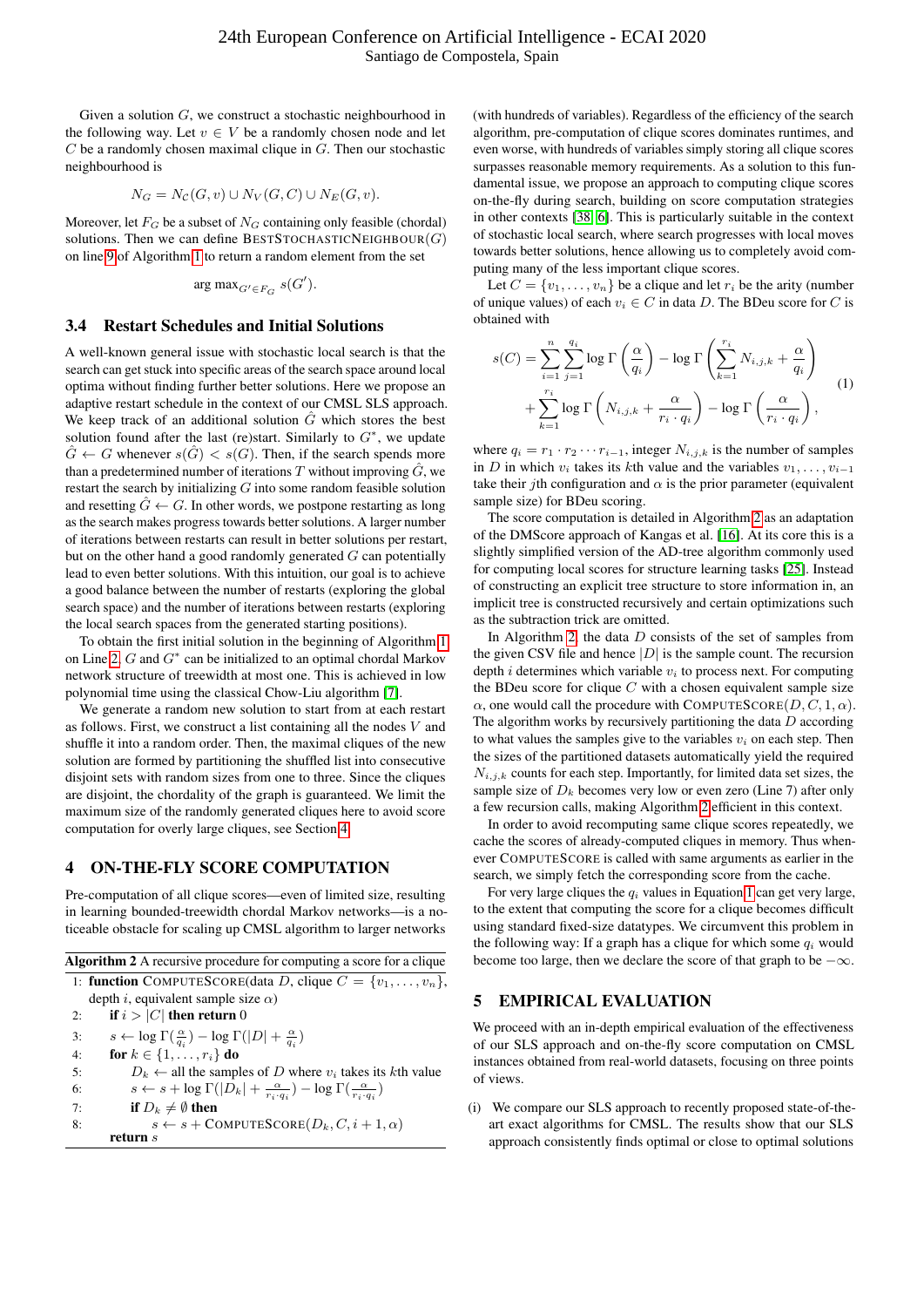# 24th European Conference on Artificial Intelligence - ECAI 2020 Santiago de Compostela, Spain

|                 |                  | <b>Ismarkov</b> |              | <b>Junctor</b> |          | <b>BBMarkov</b> |          |  |
|-----------------|------------------|-----------------|--------------|----------------|----------|-----------------|----------|--|
| Name            | $\boldsymbol{n}$ | <b>Score</b>    | Time (s)     | <b>Score</b>   | Time (s) | <b>Score</b>    | Time (s) |  |
| autos           | 17               | $-1127.9$       | 264          | $-1127.9$      | 2508     | $-1191.3$       | 3313     |  |
| water10000      | 17               | $-97079.6$      | 13           | $-97079.6$     | 2183     | $-97649.0$      | 48       |  |
| insurance10000  | 17               | $-100757.3$     | 501          | $-100757.3$    | 2691     | $-102030.4$     | 71       |  |
| steel           | 17               | $-12960.2$      | 310          | $-12960.2$     | 1875     | $-13226.3$      | 2950     |  |
| horse           | 17               | $-3013.4$       | $\mathbf{0}$ | $-3013.4$      | 2091     | $-3046.6$       | 139      |  |
| flag            | 17               | -1893.3         | 1            | -1893.3        | 2474     | $-1975.7$       | 401      |  |
| Epigenetics     | 17               | $-100284.8$     | 514          | $-100284.8$    | 1925     | $-102275.6$     | 2255     |  |
| wdbc            | 17               | $-3954.5$       | 14           | $-3954.5$      | 2031     | $-4079.4$       | 1513     |  |
| mildew10000     | 17               | $-190359.0$     | $\bf{0}$     | $-190359.0$    | 2837     | $-190371.5$     | 1603     |  |
| soybean         | 17               | $-2252.0$       | 6            | $-2252.0$      | 1939     | $-2397.0$       | 165      |  |
| alarm10000      | 17               | $-38843.1$      | 1            | $-38843.1$     | 2505     | $-38869.2$      | 39       |  |
| bands           | 17               | $-1797.0$       | 96           | $-1797.0$      | 2534     | $-1928.8$       | 13       |  |
| connect-4       | 17               | -488636.3       | 450          | -488636.3      | 2742     | $-496106.1$     | 88       |  |
| spectf          | 17               | $-3022.6$       | 1            | $-3022.6$      | 2383     | $-3039.3$       | 2279     |  |
| sponge          | 17               | $-569.2$        | 612          | $-569.2$       | 1920     | $-578.2$        | 1621     |  |
| barley5000      | 17               | $-84468.7$      | 433          | $-84468.7$     | 2016     | $-93463.9$      | 1876     |  |
| hailfinder10000 | 17               | $-162384.4$     | $\mathbf{0}$ | $-162384.4$    | 2623     | $-164114.2$     | 132      |  |
| lung-cancer     | 17               | $-481.2$        | 16           | $-481.2$       | 1870     | $-490.3$        | 2310     |  |
| promoters       | 17               | $-2362.0$       | $\mathbf{0}$ | $-2362.0$      | 1862     | $-2407.1$       | 2826     |  |
| carpo10000      | 17               | $-35271.6$      | 3            | $-35271.6$     | 1983     | $-35281.5$      | 21       |  |
| kddcup          | 17               | $-15854.9$      | 87           | $-15854.6$     | 2266     | $-16000.3$      | 2709     |  |
| dota2           | 17               | $-121215.4$     | $\bf{0}$     | $-121215.4$    | 2468     | $-121215.4$     | 68       |  |
| msweb           | 17               | $-14703.9$      | 82           | $-14703.9$     | 1797     | $-14778.5$      | 3568     |  |

<span id="page-4-0"></span>**Table 1.** Comparsion of Ismarkov to the exact approaches with  $n = 17$ . Highest scores and among those the shortest times are in bold.

in a fraction of the runtimes of exact approaches on instances in reach of the exact approaches (similarly as [\[21\]](#page-7-23) for BNs).

- (ii) We compare the proposed on-the-fly score computation to the more standard approach of pre-computing a restricted subset of clique scores. The results show that on-the-fly score computation results in better solutions faster without needing to restrict the considered cliques before search, scaling up to hundreds of variables.
- (iii) We evaluate the marginal contributions of the three types of neighbourhoods employed in our SLS approach on the effectiveness of the approach.

We implemented the SLS approach in C++, and refer to this prototype as lsmarkov. The implementation is available in open source online. Regarding the restart schedule (Section [3.4\)](#page-3-2), our implementation uses  $T = 1000$ . That is, the search is restarted whenever thousand iterations have passed by without improvements to the current incumbent solution  $\hat{G}$ . We computed the input clique scores using the DMScore program [\[16\]](#page-7-18), apart from GOBNILP and lsmarkov. The score computation times are included in all presented results. For the evaluation, we used a total of 23 real-world datasets used as standard benchmarks for exact approaches [\[23,](#page-7-24) [39,](#page-7-25) [3\]](#page-6-9). For computing clique scores, we used the BDeu score with equivalent sample size 10. The experiments were run under Debian GNU/Linux on 2.83-GHz Intel Xeon E5440 nodes with 32-GB RAM.

#### 5.1 Comparison with Exact Approaches

In terms of state-of-the-art exact approaches, we will compare the performance of lsmarkov with those of GOBNILP [\[3\]](#page-6-9) (version 1.6.3, using SoPlex 2.2.0 as the internal IP solver) implementing an integer programming branch-and-cut approach to CMSL; Junctor [\[15\]](#page-6-8), implementing a state-of-the-art DP approach to CMSL; and BBMarkov [\[30\]](#page-7-10), a recent branch-and-bound approach to CMSL. (While in-exact approaches to CMSL have been previously proposed [\[18,](#page-7-9) [34,](#page-7-8) [5,](#page-6-4) [17\]](#page-7-15),

we note that despite our efforts we were unable to obtain implementations of these approaches for comparison.) Differentiating the exact approaches, GOBNILP and BBMarkov can report improving solutions during search already before outputting a provably optimal solution, unlike Junctor. We will report on the costs of best solutions found by the approaches with a per-instance time limit of 1 hour.

We first compare the quality of solutions (in terms of the scores of networks found) obtained with lsmarkov with the scores of those obtained with the exact approaches Junctor and BBMarkov without bounding treewidth of the learned networks. (We do not report results for GOBNILP for this comparison as it could not provide any solutions.) For this comparison, we restricted the number of variables considered in the datasets to  $n = 17$  based on the fact that the running times for finding provably optimal solutions for the best-performing exact approaches tend to be around 30-60 minutes on instances with  $n = 17$ . The results are shown in Table [1.](#page-4-0) We observe that apart from one exception lsmarkov in fact produced solutions with the same cost (up to numerical precision) as Junctor, i.e., lsmarkov was able to find an optimal solution for almost every instance. At the same time, lsmarkov uses consistently less time (using only up to 10 minutes) for finding an optimal solution than Junctor. BBMarkov in most cases is unable to find an optimal solution within the 1-hour time limit.

A way of scaling up GOBNILP and BBMarkov to some extent to instances with higher number of nodes  $n$  is to considerably limit the size of cliques for which scores are considered, thereby restricting the search space to networks with low treewidth. Taking into account all variables in each of the datasets, Table [2](#page-5-0) provides a comparison of lsmarkov (without limiting the size of cliques considered), GOBNILP with clique-size bound 3, and BBMarkov with clique-size bounds 3 and 5. GOBNILP was unable to provide any solutions on clique-size bound 5, and Junctor ran out of memory on all instances for both of the clique-size bounds. We observe that GOBNILP is unable to prove any solutions for instances with  $n > 60$  even with cliques-size bound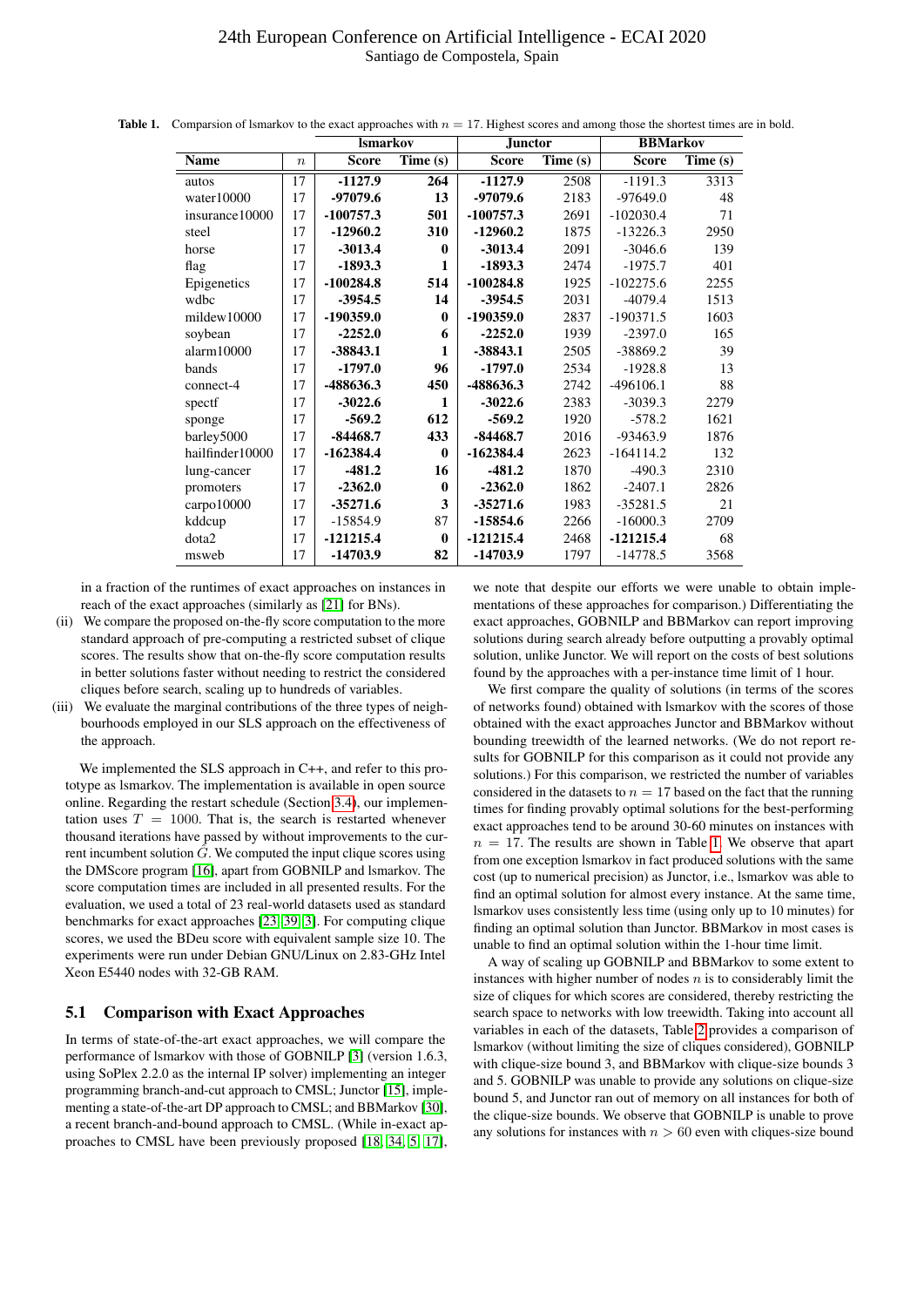# 24th European Conference on Artificial Intelligence - ECAI 2020 Santiago de Compostela, Spain

<span id="page-5-0"></span>Table 2. Comparison of Ismarkov to the exact approaches without limiting n. Here Ismarkov was ran without treewidth bound while the other algorithms were tested enforcing clique size  $(cs) \leq 3$  and  $\leq 5$ . Highest scores and among those the shortest time are in bold.

|                 |                  | <b>Ismarkov</b> |                              | <b>GOBNILP</b> $cs \leq 3$ |          | <b>BBMarkov</b> $cs \leq 3$ |                              | <b>BBMarkov</b> $cs \leq 5$ |          |
|-----------------|------------------|-----------------|------------------------------|----------------------------|----------|-----------------------------|------------------------------|-----------------------------|----------|
| <b>Name</b>     | $\boldsymbol{n}$ | <b>Score</b>    | $\overline{\text{Time}}$ (s) | <b>Score</b>               | Time (s) | <b>Score</b>                | $\overline{\text{Time}}$ (s) | <b>Score</b>                | Time (s) |
| autos           | 26               | $-1513.2$       | 100                          | $-1641.8$                  | 73       | $-1866.7$                   | 17                           | $-1921.7$                   | 21       |
| water10000      | 26               | $-128910.9$     | 769                          | -128909.2                  | 17       | $-130327.0$                 | 18                           | $-130560.5$                 | 31       |
| insurance 10000 | 27               | $-134175.5$     | 290                          | $-134701.2$                | 92       | $-159329.4$                 | 34                           | $-159329.4$                 | 55       |
| steel           | 28               | $-18604.4$      | 425                          | $-19908.1$                 | 561      | No                          |                              | No                          |          |
| horse           | 28               | $-4503.0$       | 513                          | $-4511.9$                  | 19       | No                          | $\overline{\phantom{a}}$     | No                          |          |
| flag            | 29               | $-2720.0$       | 339                          | $-2747.8$                  | 47       | No                          | $\blacksquare$               | No                          |          |
| Epigenetics     | 30               | $-177782.8$     | 854                          | $-188915.2$                | 230      | N <sub>o</sub>              | $\blacksquare$               | No                          |          |
| wdbc            | 31               | $-6654.7$       | 602                          | $-6771.5$                  | 1762     | No                          |                              | No                          |          |
| mildew10000     | 35               | -454360.8       | 545                          | -454312.8                  | 133      | N <sub>o</sub>              |                              | No                          |          |
| soybean         | 36               | $-2932.2$       | 715                          | $-3332.8$                  | 1354     | No                          |                              | No                          |          |
| alarm10000      | 37               | $-105155.3$     | 408                          | $-105424.7$                | 378      | N <sub>o</sub>              |                              | No                          |          |
| bands           | 39               | $-5099.6$       | 350                          | $-5145.1$                  | 293      | No                          |                              | No                          |          |
| connect-4       | 43               | $-1008451.1$    | 171                          | $-1043546.0$               | 573      | No                          | $\blacksquare$               | No                          |          |
| spectf          | 45               | $-8055.0$       | 355                          | $-8047.4$                  | 3067     | N <sub>o</sub>              | $\overline{\phantom{0}}$     | No                          |          |
| sponge          | 45               | $-1788.1$       | 89                           | $-1813.1$                  | 4264     | No                          | $\blacksquare$               | No                          |          |
| barley5000      | 48               | $-266863.3$     | 537                          | $-269916.7$                | 1032     | No                          | $\overline{\phantom{a}}$     | No                          |          |
| hailfinder10000 | 56               | -497216.1       | 758                          | $-497784.1$                | 9134     | No                          | $\overline{\phantom{a}}$     | No                          |          |
| lung-cancer     | 57               | $-1248.9$       | 262                          | $-1366.2$                  | 8024     | N <sub>o</sub>              |                              | No                          |          |
| promoters       | 58               | $-8326.5$       | 3                            | $-8326.5$                  | 1693     | N <sub>o</sub>              |                              | No                          |          |
| carpo10000      | 60               | -173880.7       | 765                          | $-176671.8$                | 9344     | No                          |                              | No                          |          |
| kddcup          | 60               | $-72971.4$      | 207                          | No                         |          | No                          |                              | No                          |          |
| dota2           | 115              | $-442078.8$     | 20                           | No                         |          | No                          |                              | No                          |          |
| msweb           | 235              | $-51596.0$      | 881                          | No                         |          | N <sub>o</sub>              | $\blacksquare$               | No                          |          |

3, and BBMarkov is unable to provide any solutions for  $n > 28$ . On the other hand, lsmarkov, using on-the-fly score computation and a per-instance time limit of 15 minutes, can find on a majority of the instances better solutions than GOBNILP (as at least as good solutions on all instances).



<span id="page-5-1"></span>Figure 2. Impact of neighbourhoods on lsmarkov w.r.t. the average objective, i.e., the sum of the best scores during lsmarkov search at different time points divided by the number of instances (23), and the numbers of variables and samples in each instance. The plot starts at 4 seconds as the earliest point when a score has been obtained for every instance.

### 5.2 Impact of Neighbourhoods

Next, we investigate the importance of the three different types of neighbourhoods (recall Section [3.3\)](#page-2-1) on the performance of lsmarkov. As a baseline, we also consider a simplistic greedy version, using a brute-force greedy edge-specific neighbourhood, selecting at each step of the search a random element from

$$
\arg\max\nolimits_{G' \in \bigcup_{v \in V} N_E(G,v)} s(G').
$$

That is, the greedy neighbourhood consists of the highest-scoring solutions that can be obtained by performing a single edge addition or removal from a given graph  $G$ . When using a greedy neighbourhood instead of a stochastic one, the score of  $G$  can only get worse after the search has reached a local optimum. Improving on the naive greedy approach, we include also restarts in this baseline: a restart is performed every time the score of  $G$  is worse than at the previous iteration. Moreover, also in the case of this greedy baseline search, we still ensure at all times that the resulting graphs are chordal.

Figure [2](#page-5-1) shows a comparison of all possible combinations of the edge-specific (E), node-specific (V) and clique-specific (C) neighbourhoods in terms of the average score obtained from solving each of the 23 instances up to a given point of time using each of the combined neighbourhoods, with the greedy neighbourhood strategy as a baseline. We observe that the combination CVE of all of the three neighbourhoods clearly outperforms the greedy neighbourhood. The edge-specific neighbourhood has the greatest marginal contribution. However, both C and V provide additional orthogonal performance gains, as well. Furthermore, Figure [3](#page-6-15) shows that the performance variation due to stochasticity does not overweight the observed performance differences due to using different neighbourhoods: the variation in the performance of CVE under seven different seeds to the random number generator is low with respect to the reference E.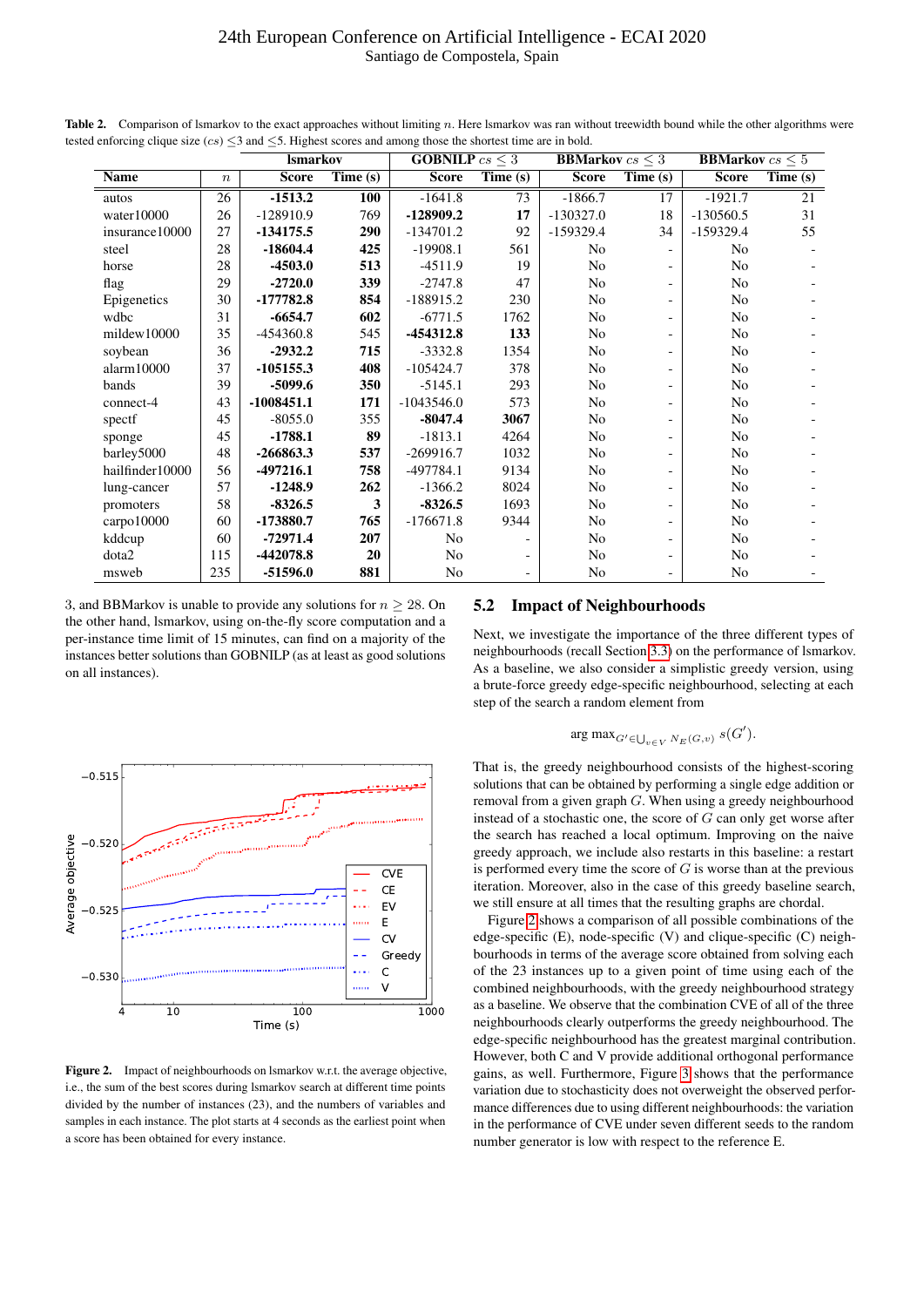

<span id="page-6-15"></span>Figure 3. Variation in the performance of lsmarkov under different seeds to the random number generator when employing the CVE neighbourhood strategy, in comparison to the reference E neighbourhood strategy.

#### 5.3 Impact of On-the-Fly Score Computation

Finally, we investigate the impact of score computation strategy. For this, we compare lsmarkov with on-the-fly score computation to lsmarkov with pre-computation of scores under low treewidth bounds.

The results are shown in Table [3.](#page-7-26) We observe that on a majority of the instances, employing on-the-fly score computation results in finding better models than by enforcing the strict, instance-inspecific structural bounds. Furthermore, on-the-fly score computation allows for scaling up to hundreds of variables while allowing the search itself guide the score computations as needed towards better solutions. Even a slight increase in the treewidth bound results in score precomputation to time out. As shown in Figure [4,](#page-6-16) we also observe that the number of scores needed to compute on-the-fly during search is indeed quite small even compared to the number of precomputed scores under low treewidth bounds.

The time spent in on-the-fly score computation depends, in addition to the number of variables, on the sample size used. On the



Figure 4. Number of clique scores computed by lsmarkov with on-the-fly score computation during search for the instances in Table [2](#page-5-0) sorted wrt number of variables, with the total number of clique scores up to a clique size  $(3, 4, 5)$ for comparison.

benchmarks in Table 3 time spent in on-the-fly score computation was around 6% of the 15-min per-instance time limit (and around 11% of the time it took for lsmarkov to find the best solution).

#### 6 CONCLUSIONS

We presented a simple yet well-performing stochastic local search approach to learning chordal Markov networks structures that scales towards hundreds of variables. Applying large neighbourhoods based on multiple types of structural changes, an adaptive restart schedule, and on-the-fly score computation, we showed that the approach provides essentially optimal solutions for network sizes that are within the reach of current state-of-the-art exact algorithms for the problem. Furthermore, on-the-fly score computation allows for computing scores only as needed during the local search steps. This results in obtaining good solutions without needing to enforce strong treewidth bounds typical to in-exact approaches.

## ACKNOWLEDGEMENTS

This work has been financially supported by Academy of Finland (grants 276412, 312662, 322869).

#### **REFERENCES**

- <span id="page-6-0"></span>[1] Haley J. Abel and Alun Thomas, 'Accuracy and computational efficiency of a graphical modeling approach to linkage disequilibrium estimation', *Stat. Appl. Genet. Mol. Biol.*, 143(10.1), (2017).
- <span id="page-6-3"></span>[2] Francis R. Bach and Michael I. Jordan, 'Thin junction trees', in *NIPS*, pp. 569–576. MIT Press, (2001).
- <span id="page-6-9"></span>[3] Mark Bartlett and James Cussens, 'Integer linear programming for the Bayesian network structure learning problem', *Artif. Intell.*, 244, 258– 271, (2017).
- <span id="page-6-11"></span>[4] Jeremias Berg, Matti Järvisalo, and Brandon M. Malone, 'Learning optimal bounded treewidth Bayesian networks via maximum satisfiability', in *AISTATS*, volume 33 of *JMLR W&CP*, pp. 86–95. JMLR.org, (2014).
- <span id="page-6-4"></span>[5] Anton Chechetka and Carlos Guestrin, 'Efficient principled learning of thin junction trees', in *NIPS*, pp. 273–280. Curran Associates, Inc.,  $(2007)$
- <span id="page-6-14"></span>[6] David Maxwell Chickering, 'Learning equivalence classes of Bayesiannetwork structures', *J. Mach. Learn. Res.*, 2, 445–498, (2002).
- <span id="page-6-6"></span>[7] C. K. Chow and C. N. Liu, 'Approximating discrete probability distributions with dependence trees', *IEEE T. Inform. Theory*, 14(3), 462–467, (1968).
- <span id="page-6-12"></span>[8] Gregory F. Cooper, 'The computational complexity of probabilistic inference using Bayesian belief networks', *Artif. Intell.*, 42(2-3), 393– 405, (1990).
- <span id="page-6-10"></span>[9] Jukka Corander, Tomi Janhunen, Jussi Rintanen, Henrik J. Nyman, and Johan Pensar, 'Learning chordal Markov networks by constraint satisfaction', in *NIPS*, pp. 1349–1357, (2013).
- <span id="page-6-1"></span>[10] A. Philip Dawid and Steffen L. Lauritzen, 'Hyper Markov laws in the statistical analysis of decomposable graphical models', *Ann. Stat.*, 21(3), 1272–1317, (09 1993).
- <span id="page-6-13"></span>[11] Petros Dellaportas and Jonathan J. Forster, 'Markov chain Monte Carlo model determination for hierarchical and graphical log-linear models', *Biometrika*, 86(3), 615–633, (1999).
- <span id="page-6-2"></span>[12] Amol Deshpande, Minos N. Garofalakis, and Michael I. Jordan, 'Efficient stepwise selection in decomposable models', in *UAI*, pp. 128–135. Morgan Kaufmann, (2001).
- <span id="page-6-5"></span>[13] Vibhav Gogate, William Austin Webb, and Pedro M. Domingos, 'Learning efficient Markov networks', in *NIPS*, pp. 748–756. Curran Associates, Inc., (2010).
- <span id="page-6-16"></span><span id="page-6-7"></span>[14] Tomi Janhunen, Martin Gebser, Jussi Rintanen, Henrik Nyman, Johan Pensar, and Jukka Corander, 'Learning discrete decomposable graphical models via constraint optimization', *Stat. Comput.*, 27(1), 115–130,  $(2017)$
- <span id="page-6-8"></span>[15] Kustaa Kangas, Mikko Koivisto, and Teppo M. Niinimäki, 'Learning chordal Markov networks by dynamic programming', in *NIPS*, pp. 2357– 2365, (2014).